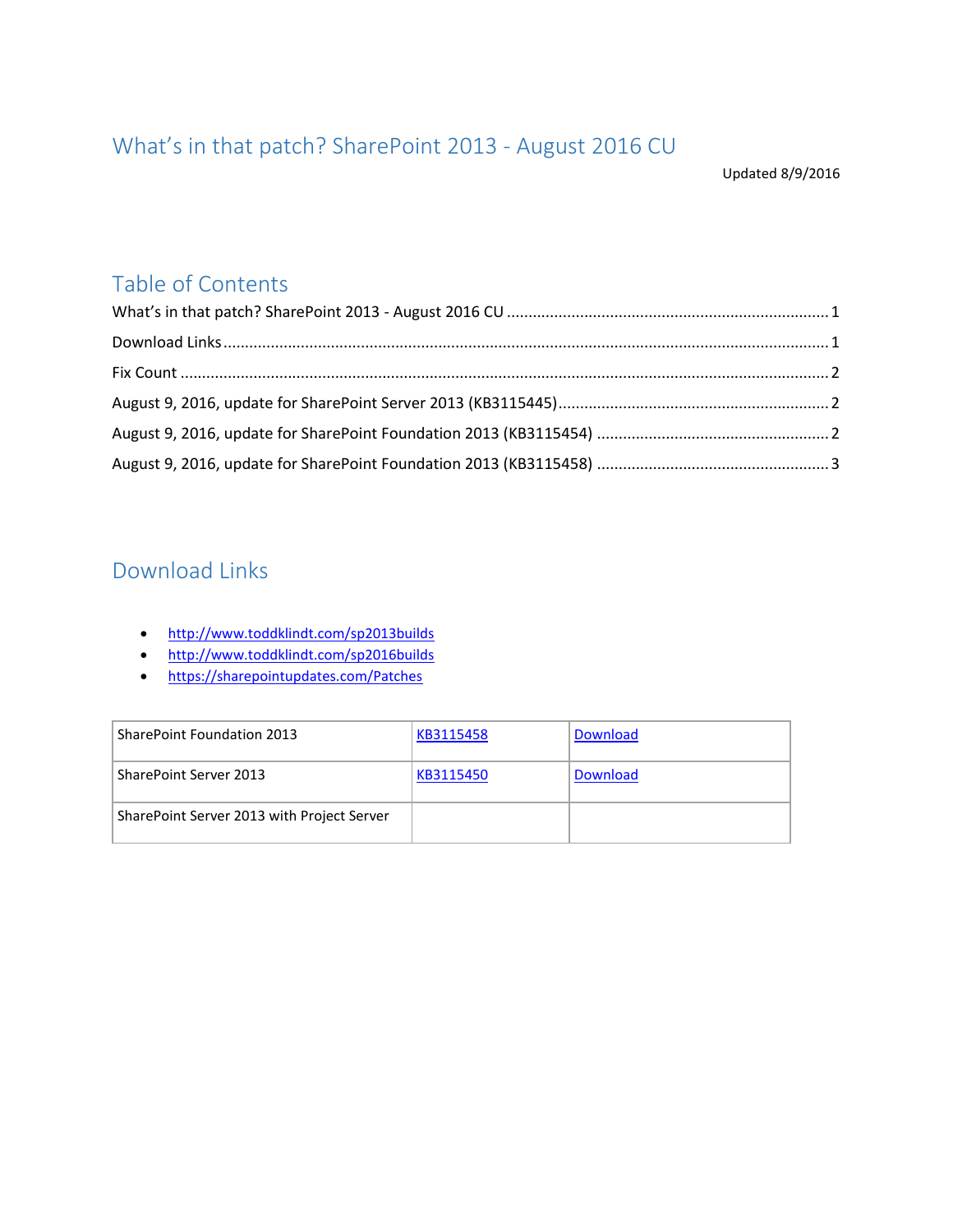#### <span id="page-1-0"></span>Fix Count

| КB                                                                       | <b>Fix Count</b> |
|--------------------------------------------------------------------------|------------------|
| August 9, 2016, cumulative update for SharePoint Server 2013 (KB3115450) | 0                |
| August 9, 2016, update for SharePoint Server 2013 (KB3115445)            | 6                |
| August 9, 2016, update for SharePoint Foundation 2013 (KB3115454)        |                  |
| August 9, 2016, update for SharePoint Foundation 2013 (KB3115458)        | 11               |
|                                                                          |                  |
|                                                                          | 19               |

# <span id="page-1-1"></span>August 9, 2016, update for SharePoint Server 2013 (KB3115445)

- Translates some terms in multiple languages to make sure that the meaning is accurate.
- Fixes the following issues:
- When you use the SPFile.SendToOfficialFile API to send large files, you may receive the following exception:

Error(s): "OfficialFile::SubmitFile: Encountered WebException when sending file.

This update adds a Timeout property to the SPFile.SendToOfficialFile API so that the timeout of this operation is configurable.

- Administrators are unable to disable user profile redirection to Office 365 user profiles when hybrid features are enabled.
- You don't receive search results for documents that you have access to. This issue occurs because some custom or non-English word breakers don't change wordbreak access control lists correctly.
- You experience a time-out issue when you search from sites that have alternative urls configured. This update fixes the Alternative Access Mapping performance issue.
- When you try to add a source or location to an E-discovery set or an E-discovery case, you receive an exception if E-Discovery on-premises is connected by using a Cloud Search Service Application (SSA).

### <span id="page-1-2"></span>August 9, 2016, update for SharePoint Foundation 2013 (KB3115454)

- Update SharePoint Server 2013 to reflect recent changes to the Cairo time zone.
- Fixes the following issues: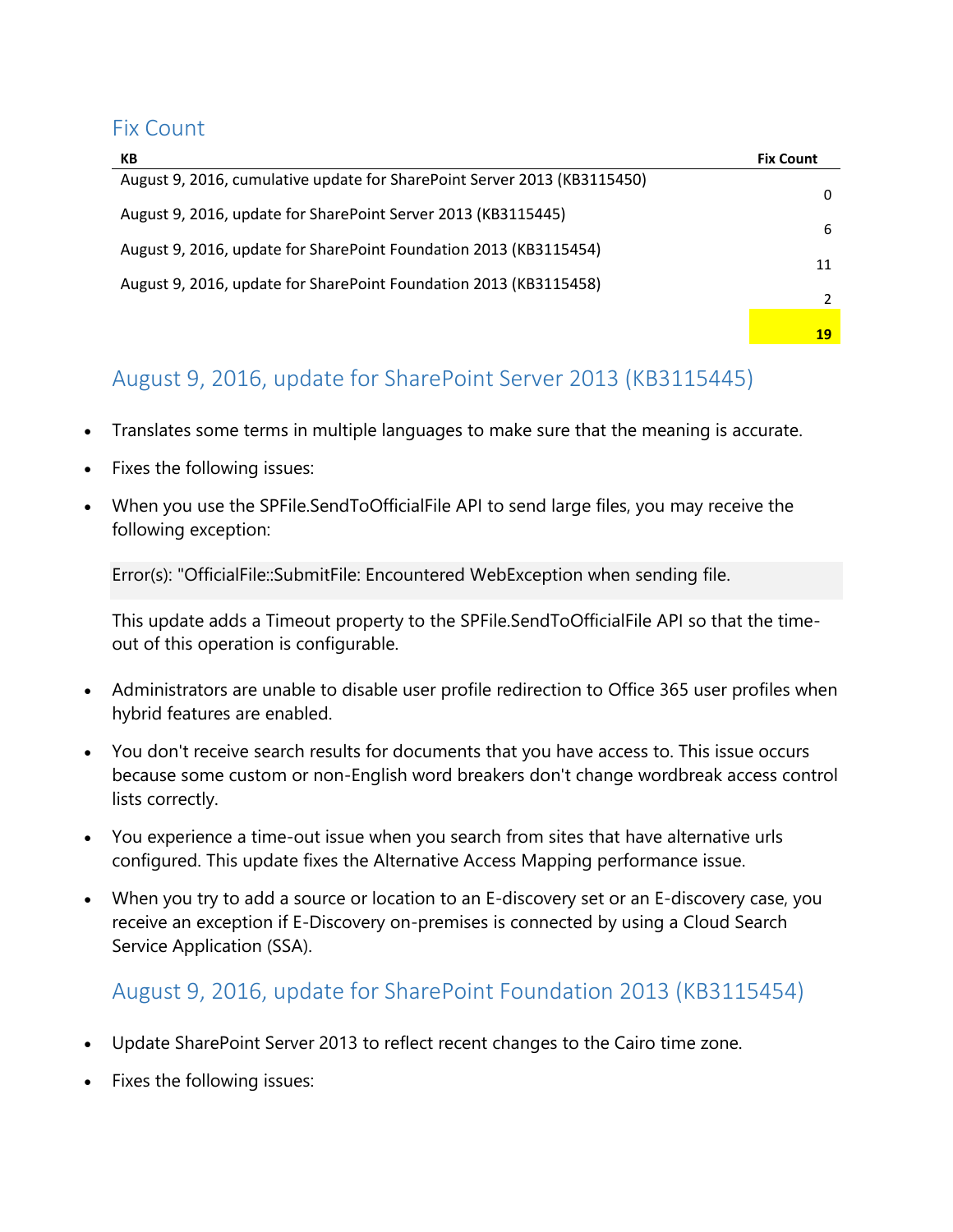- It takes a long time to upload textual files to SharePoint. This update introduces SPWebService.MaxRdcFileSize to enable farm admins to tune the MS-FSSHTTPB protocol and shredded store algorithm to better support large files.
- After you add a column that only has special characters (such as % or &) to a list in SharePoint Server 2013, the list data web service can't display the list data in the XML format. This update changes the logic of the unique field name generation. The list data web service will display list metadata if a column name contains special characters.
- When you use keyboard to open a task callout box, the focus doesn't switch to the callout box.
- When you use the SPFile.SendToOfficialFile API to send large files, you may receive the following exception:

Error(s): "OfficialFile::SubmitFile: Encountered WebException when sending file.

This update adds the timeout property to the SPFile.SendToOfficialFile API and it has a timeout of 100 seconds when you try to send larger files.

- Application pools of SharePoint Server 2013 sites crash because of a heap corruption exception in certain conditions. Therefore, these SharePoint Server 2013 sites can't be accessed.
- Screen readers can't detect the sort or filter state of list views in SharePoint Server 2013.
- You have versioning enabled on a document library. You were be unable to control how frequently a new version of an OneNote Notebook Section file will be created. This update introduces the SPWebService.OneNoteVersionIntervalMinutes (default value 60\*24=1 day) property to enable administrators to control how frequently versions of OneNote Notebook sections are created.
- You can't use a screen reader to navigate to the questions of a survey and respond to the survey.
- After you delete a SharePoint web application app domain, not all data is cleaned up properly. After you install this update, you will be able to remove an app domain and add a new one on a different zone.
- When you try to edit or open a document in a document library in Chrome, the document can only be opened in Office Web Apps but not in Office 2013 applications.

## <span id="page-2-0"></span>August 9, 2016, update for SharePoint Foundation 2013 (KB3115458)

Translates some terms in multiple languages to make sure that the meaning is accurate.